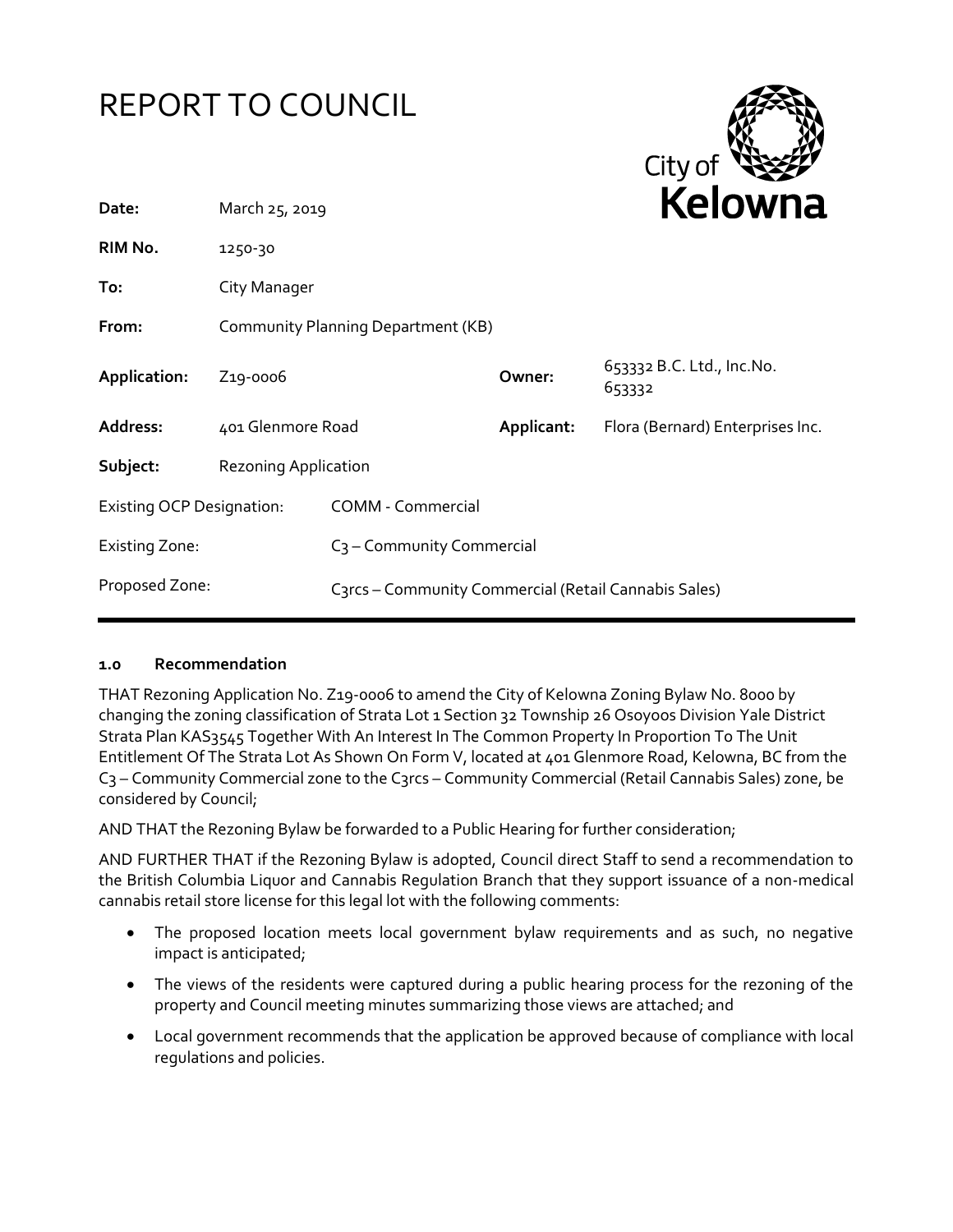## **2.0 Purpose**

To rezone the subject property to facilitate the development of a retail cannabis sales establishment.

## **3.0 Community Planning**

Community Planning Staff recommend support for the rezoning application to allow for a retail cannabis sales establishment on the subject property. This application was received prior to the close of the first intake of retail cannabis sales establishment applications on November 30, 2018. As such, it was evaluated in accordance with a Council-endorsed process and was selected, based on its score, to move forward with the City's standard rezoning process, established in the Development Application Procedures Bylaw. This application received a score of 82.86, and the average overall score of all applications evaluated was 69.53.

Should Council support the proposed Rezoning Bylaw, the property would be rezoned to a retail cannabis sales subzone, and Staff would send a recommendation to the British Columbia Liquor and Cannabis Regulation Branch indicating support for issuance of a non-medical cannabis retail store licence for this property.

The application meets the Zoning Bylaw No. 8000 and there are no variances being requested. The subject property is a strata lot, and the Community Planning Department has received written confirmation that the strata has approved the application for a retail cannabis sales establishment on this property. Further, the applicant has confirmed the completion of public notification in accordance with Council Policy No. 367.

### **4.0 Proposal**

### 4.1 Background

A retail cannabis sales establishment is proposed to be located within an existing ground-floor commercial space, in the northeast corner of the building.

#### 4.2 Site Context

The subject property is located at the southeast corner of the Glenmore Road and Kane Road intersection. Sensitive uses that were identified within a 150 metre radius include a Liquor Primary Establishment (at 435 Glenmore Road) and a Retail Liquor Sales Establishment (located at 1936-1940 Kane Road).

| Orientation | Zoning                                                                               | <b>Land Use</b>                   |
|-------------|--------------------------------------------------------------------------------------|-----------------------------------|
| North       | $C_3$ – Community Commercial<br>C3LR - Community Commercial (Retail Liquor<br>Sales) | Commercial                        |
| East        | P <sub>3</sub> – Parks and Open Space<br>RM5 - Medium Density Multiple Housing       | <b>Public Park</b><br>Residential |
| South       | C3LR - Community Commercial (Liquor Primary)                                         | Commercial                        |
| West        | RU1-Large Lot Housing<br>RU <sub>2</sub> - Medium Lot Housing                        | Residential                       |

Specifically, adjacent land uses are as follows: